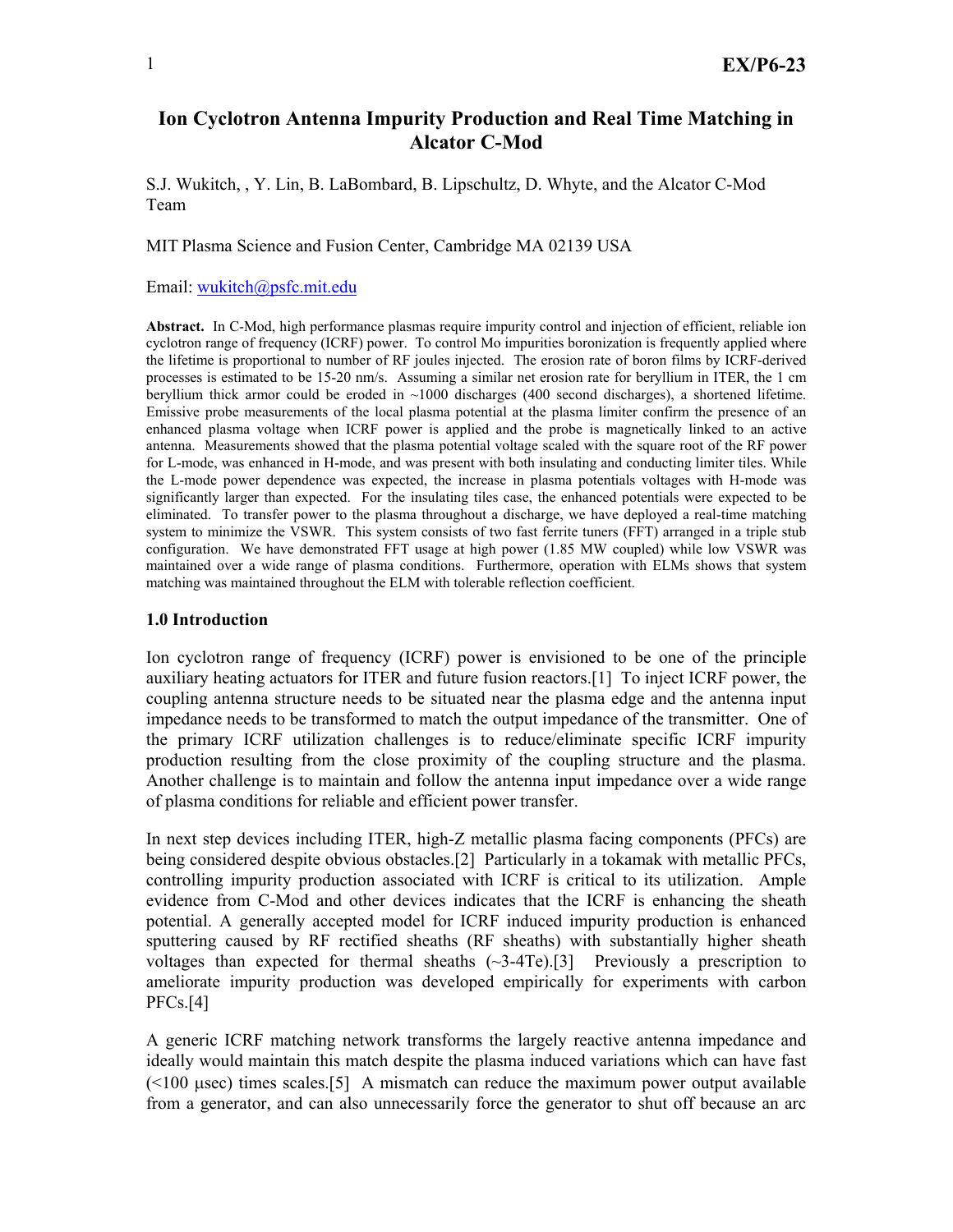and load variation can not always be distinguished. Therefore, a matching network that is intolerant to or follows the antenna load variation in real-time would maximize the generator power, raise the RF power utilization, and improve experimental flexibility.

Despite the differences in geometric size between ITER (R=6.2m) and Alcator C-Mod (R=0.67 m), C-Mod has characteristics that are similar to conditions expected in ITER. The C-Mod ICRF antennas can obtain power densities  $(10 \text{ MW/m}^2)$  in excess of the ITER antennas. The RF wave single-pass absorption is similar; thus, the RF fields in C-Mod plasmas will be localized toroidally. Furthermore, C-Mod utilizes high-Z (molybdenum) PFCs. The scrape off layer is also opaque to neutrals in C-Mod, an important consideration for impurity transport, as it is expected in ITER. In addition, beryllium has been proposed to cover most of the first wall and the ICRF faraday screen in ITER. In C-Mod, we can coat the PFCs with a low-Z boron film in-situ, using the so-called 'boronization' technique allowing an opportunity to investigate the compatibility of high power ICRF and low-Z films. C-Mod also affords access to a wide variety of plasma conditions including edge localized modes (ELMs) and H-mode plasmas providing an opportunity to test load tolerant/real time matching networks. In the following, we present estimates of the boron erosion rate and measurements of plasma potential modifications associated with the ICRF under a variety of plasma conditions. We also present the results from experiments utilizing a matching network based on a fast ferrite tuner (FFT).

Alcator C-Mod is a compact (major radius  $R = 0.67$  m, minor radius a = 0.22 m), high field  $(B_T \leq 8.1 \text{ T})$  diverted tokamak[6]. The discharges analyzed here are lower single null D(H) (minority in parentheses) ICRF heated discharges. Although a range of toroidal fields and plasmas currents were investigated, the majority of the data was obtained for discharges with the on-axis toroidal field,  $B_T$ , was 5.4 T, and the plasma current,  $I_p$ , was 1 MA. The ICRF heating power is coupled to the plasma via three fast wave antennas. The two-strap antennas, D and E,[7] are operated in dipole  $(0,\pi)$  phasing, at 80.5 and 80 MHz, respectively and the four-strap antenna, J,[8] is operated at 78 MHz in dipole phase  $(0,\pi,0,\pi)$ . Utilizing an electron cyclotron resonance discharge (ECDC), a thin film of boron is deposited on the PFCs, so-called boronization, with the boronization plasma characteristics have been reported elsewhere.[9] Boron deposition is limited to the radial region where the boronization plasma density is significant, a region is bounded by the cyclotron resonance on the inboard side and the upper hybrid resonance on the outboard where the radial separation between the two resonances is typically  $\sim$ 7-8 cm. For the experiments described herein, a thin film (15-20 nm) is applied by sweeping the ECDC resonance location between 0.65 m and 0.75 m for 10 minutes.

### **2.0 Boron Film Erosion**

To ameliorate ICRF impurity production, coating the tokamak with low Z material, beryllium for example, has been effective for experiments with carbon PFCs. As noted above, beryllium has been proposed to cover ITER PFCs, including the ICRF Faraday screen. In C-Mod, the boron film erosion and the RF sheaths were linked to the active antenna in previous experiments.<sup>[10, 11]</sup> Utilizing between discharge boronization to apply a thin film, the erosion rate of low Z materials by RF sheaths can be estimated by observing when impurity control is lost during an H-mode. As an example, Figure 1 shows progressive loss of impurity control following a single application of boron film. We conclude that the boron film is effectively removed in a single discharge using  $\sim$ 3 MW of ICRF power for  $\sim$ 1 second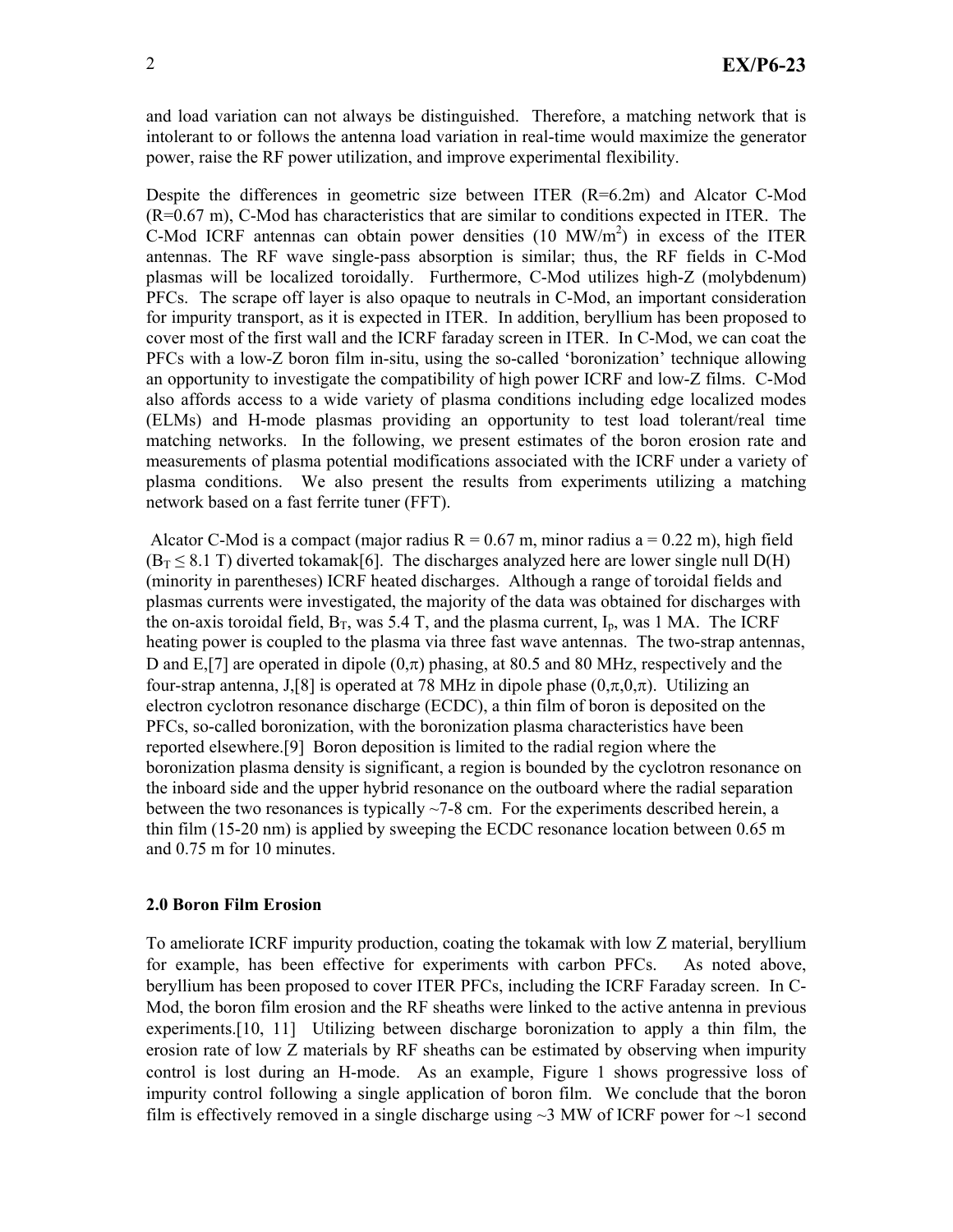because the radiated power increases throughout the H-mode for the second discharge whereas the radiated power is controlled for the first and progressively worse for following discharges. From these discharges, the estimated erosion rate is 15- 20 nm/s. We note that in the original beryllium experiments on JET that significant beryllium influx was observed but the erosion rate was not estimated.[12] Assuming a similar erosion rate for beryllium in ITER as the B erosion rate in C-Mod, the number of discharges to erode through 1 cm of a beryllium is  $\sim$ 1000 discharges (400 second discharges). Thus, any low Z-film or even bulk PFC is likely to have a relatively short lifetime in the presence of RF sheaths.

# **3.0 Measurements of Plasma Potential in presence of ICRF**

Since RF sheaths are expected to be important, we sought to characterize the RF sheaths through measurements of the plasma potential using emissive probes. Two emissive probes are utilized to measure the plasma potential on field lines that connect the RF antenna and plasma limiter and are shown schematically in Figure 2. These probes consist of thin thoriated tungsten wire where the emitted electron current is greater than the free streaming electron flux. The floating potential of the heated filament is a measure of the plasma potential to with  $\neg$ Te.[13] The A-side probe maps to antenna 2 (J antenna) and the B-side probe is linked magnetically to the antenna 1 (D/E antenna) and both probes are linked to regions where the RF sheath is expected to be significant.[14, 15, 16] The local RF limiters at the antennas are  $\sim$ 1 cm radially behind the plasma limiters and can be



**Figure 1:** Following a boronization, the radiated power during H-modes is controlled for a single discharge heated with 3 MW of ICRF for 1 second. Each of the following discharges has an uncontrolled increase in radiated power.



**Figure 2:** The emissive probes are located on a limiter with B-side probe magnetically linked to Ant 1 and A-side probe linked to Ant 2.

armored with either molybdenum or boron nitride tiles. Measurements confirmed that the plasma potential responds primarily when the probe is magnetically linked to the active antenna.[10] In the following discussion, all the results correspond to B-side emissive probe which is linked to Antenna 1 due to the larger available data base.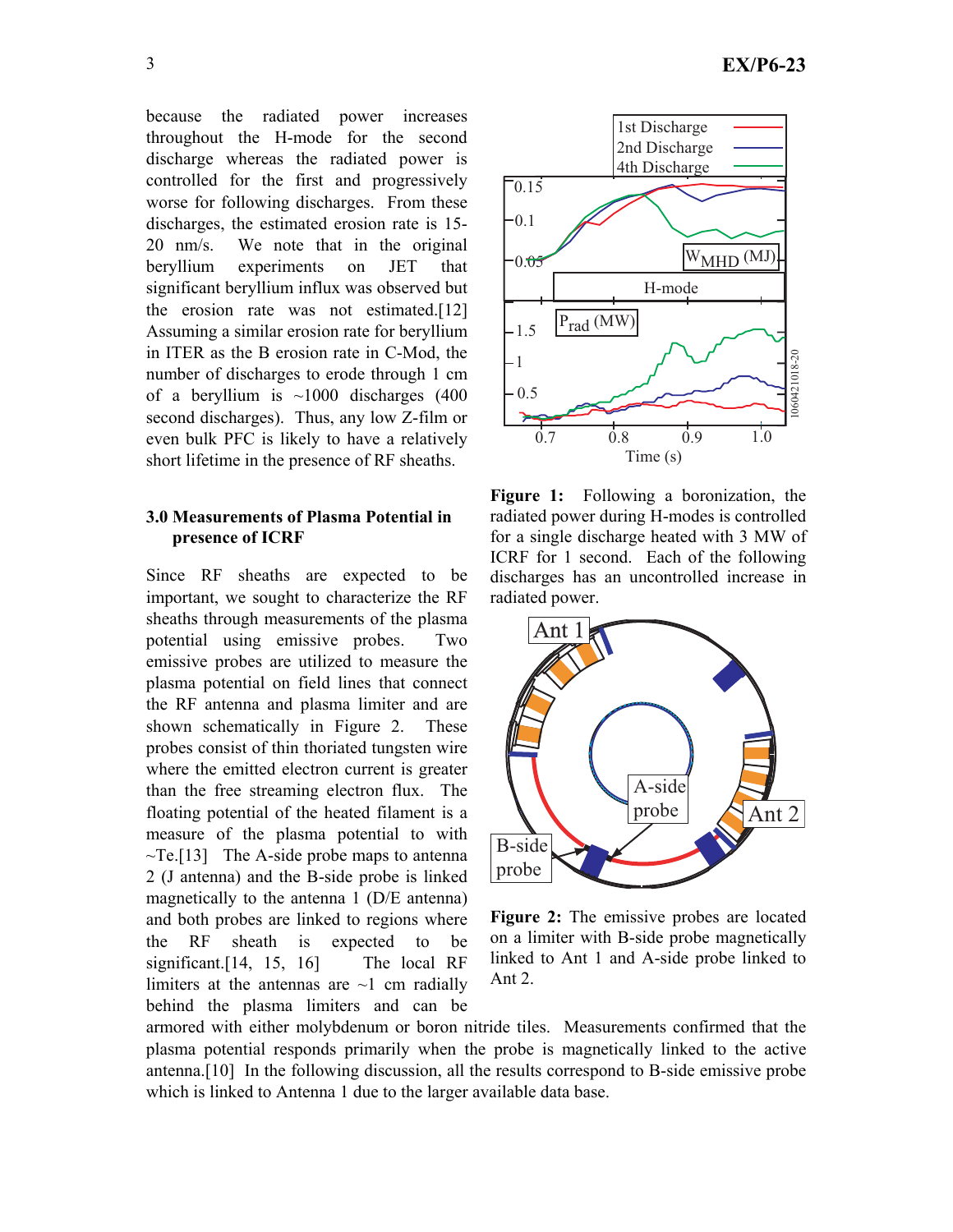In Figure 3, the scaling of the plasma potential with RF power is shown for discharges following a boronization and those without recent boronization. At the highest power level, the plasma potential can be 100-150 V for the latter case while  $~100$  V just following boronization. Furthermore, the plasma potential scales as the square root of the RF power for the boronized case whereas in the case without recent boronization the voltage scales linearly with power. The sheath voltage is expected to scale with the antenna strap current which can be related to the delivered RF power.[17, 18] There are also differences in RF-induced sheaths between L-mode and H-mode discharges. In Figure 4 we show a comparison of L and H-mode data from separate discharges. Here, the H-mode plasma potentials are higher than the L-mode case by about a factor of 2. Furthermore, the measured plasma potential was essentially the same with BN tiles as with Mo tiles.

Based on Phaedrus-T experiments [19] and the RF sheath model, we expected that switching the antenna limiter tiles to BN would eliminated the primary Mo source affecting the plasma.[20] However, the C-Mod data clearly indicates the presence of RF sheaths despite thick BN tiles on the RF limiter. One possible explanation is that the RF sheath model needs to allow for crossfield currents.[21, 22] In such a case ion flows across the magnetic field along the length of the flux tube between antenna and main limiters and would be balanced by electron currents in and out of one end of the flux tube still connected to Mo tiles. This would require the impedance integrated along the flux tube to be less than or equal to the impedance through the sheath. Another possibility is the development of an energetic



**Figure 3:** In L-mode discharges, the measured plasma potential scales as the square root of the RF power for recently boronized PFCs and linear with RF power for un-boronized PFCs.



**Figure 4:** Comparison of the measured plasma potential for L and H-mode discharges showing that the H-mode potential is  $\sim$ 2x L-mode. Comparing an Hmode discharge with BN tiles, shows the RF sheath is unaffected relative to the RF sheath in H-mode with metallic RF limiter tiles.

edge electron population. We note that relatively small energetic electron population,  $\sim 0.1\%$ can double the sheath voltage and a population of a few percent can increase the sheath potential by a factor of 10.[23] A number of mechanisms have been proposed, two of which are Fermi acceleration[24] and near field acceleration similar to that observed with lower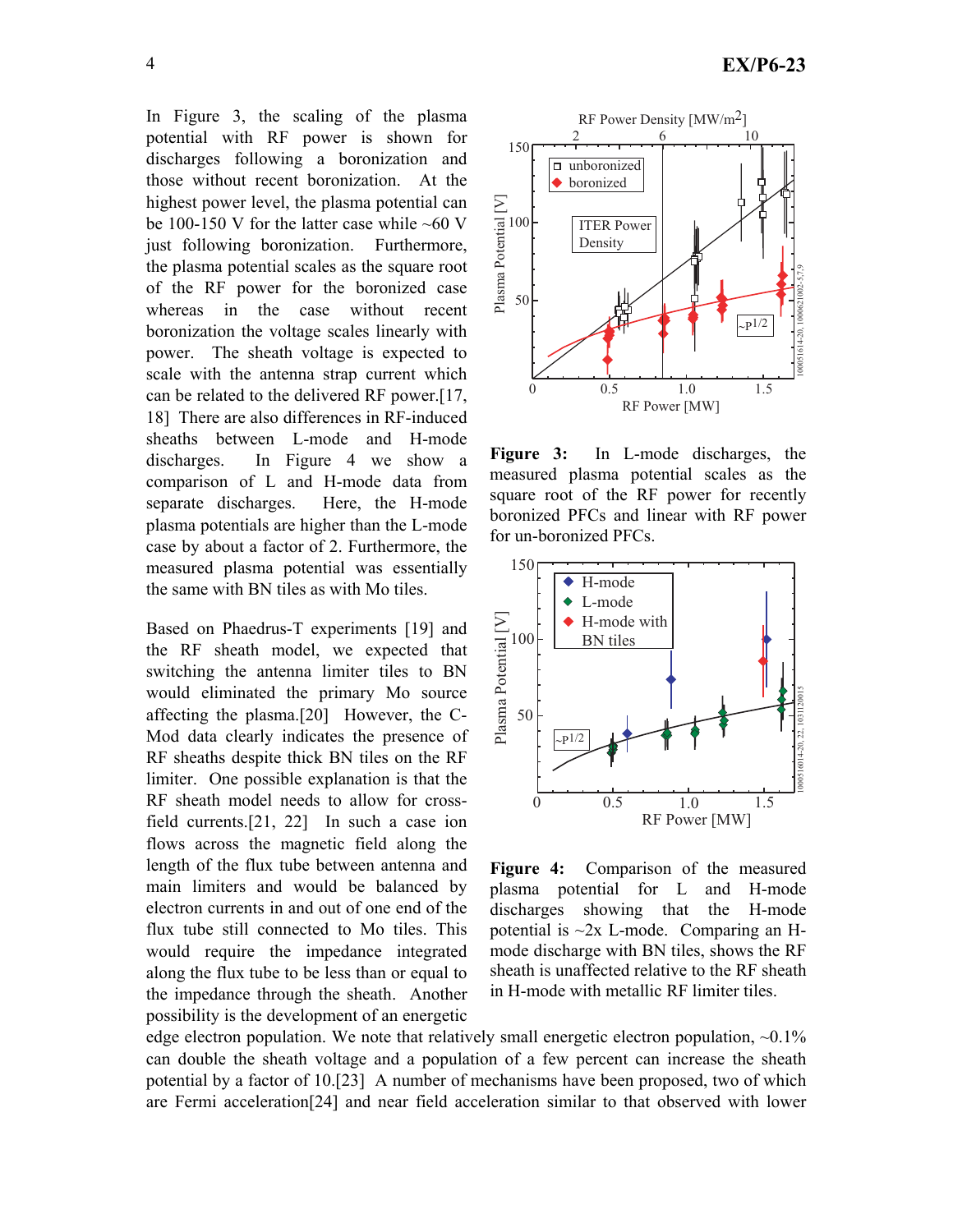hybrid couplers.[25] Both mechanisms would create electrons on field lines linked to the active antenna and might not have been dominant in the Phaedrus-T experiment because of the low power, 10-40 times less than C-Mod's, used in those experiments.

The RF sheath model predicts that the RF sheath voltage should scale as the square root of the RF power.[17] For the recently boronized case, the plasma potential follows the predicted trend. However, when the B layer is eroded, the plasma potential scales with the RF power. This suggests that the induced plasma potential can be influenced by factors other than the RF voltage. A possible explanation is that the local density profile is changing with RF power and complicating the scaling. Although direct measure of the density profile is lacking, the antenna load gives an indirect measure of the profile because of the sensitivity to the density profile. In these power ramps, the antenna loading is constant above 100 kW.

Another indication that other factors can influence the RF sheath voltage is the increased RF sheath in H-mode compared to L-mode. If one assumes that the surface conditions were held constant across a transition from L and H-mode, one would expect that the induced sheath voltages would increase with the current in the antenna strap based on the RF sheath model. From current probes in the antenna and measurements of the antenna resistance, the RF sheath voltage was expected to increase by  $\sim$ 20% for the case shown in Figure 4, but the observed RF sheath voltage nearly doubled. This further indicates the RF sheath voltage per applied RF voltage is strongly dependent on other factors. For sake of discussion, assume the RF sheath voltage is set by an edge energetic electron population. In the case of H-mode, the edge collisionality is lower than in L-mode; thus, the electron population can be more energetic and a larger fraction of the total electron population. This would lead to larger RF sheath voltages in the H-mode case compared to the L-mode regime.

### **4.0 Performance of Real Time Matching Network**

Plasma load variations are commonly encountered during ICRF heating of fusion plasmas, L to H transitions and edge localized mode activity (ELM's) for example, and present a significant challenge to ICRF utilization for present and future fusion devices. To maintain efficient power transfer, a matching network needs to adjust to the antenna loading variation in real-time or be tolerant to these variations. For ITER, the matching network is a combination of conjugate tee and ELM dump. The system is passive and results is some power being deposited in the ELM dump. The conjugate tee configuration is based upon connecting two identical and independent antenna straps such that the reactive load variations essentially cancel at the input to the conjugate-T resulting in resistive input impedance. We had previously implemented a conjugate tee network on one antenna and found that the coupling between antenna elements was too strong resulting in destruction of load tolerance.[26] We also considered a number of other real time control configurations before pursuing a matching network based upon ferrite tuners but due to various constraints the ferrite tuner approached proved to be more advantageous.[27]

The matching network used in these experiments is a triple stub system where the first stub, closest to the antenna, is fixed and the other two stubs are ferrite tuners and are connected to the E antenna. The ferrite tuners are parallel plate transmission lines loaded with ferrite material and were made by Advanced Ferrite Technologies (specifications can be found in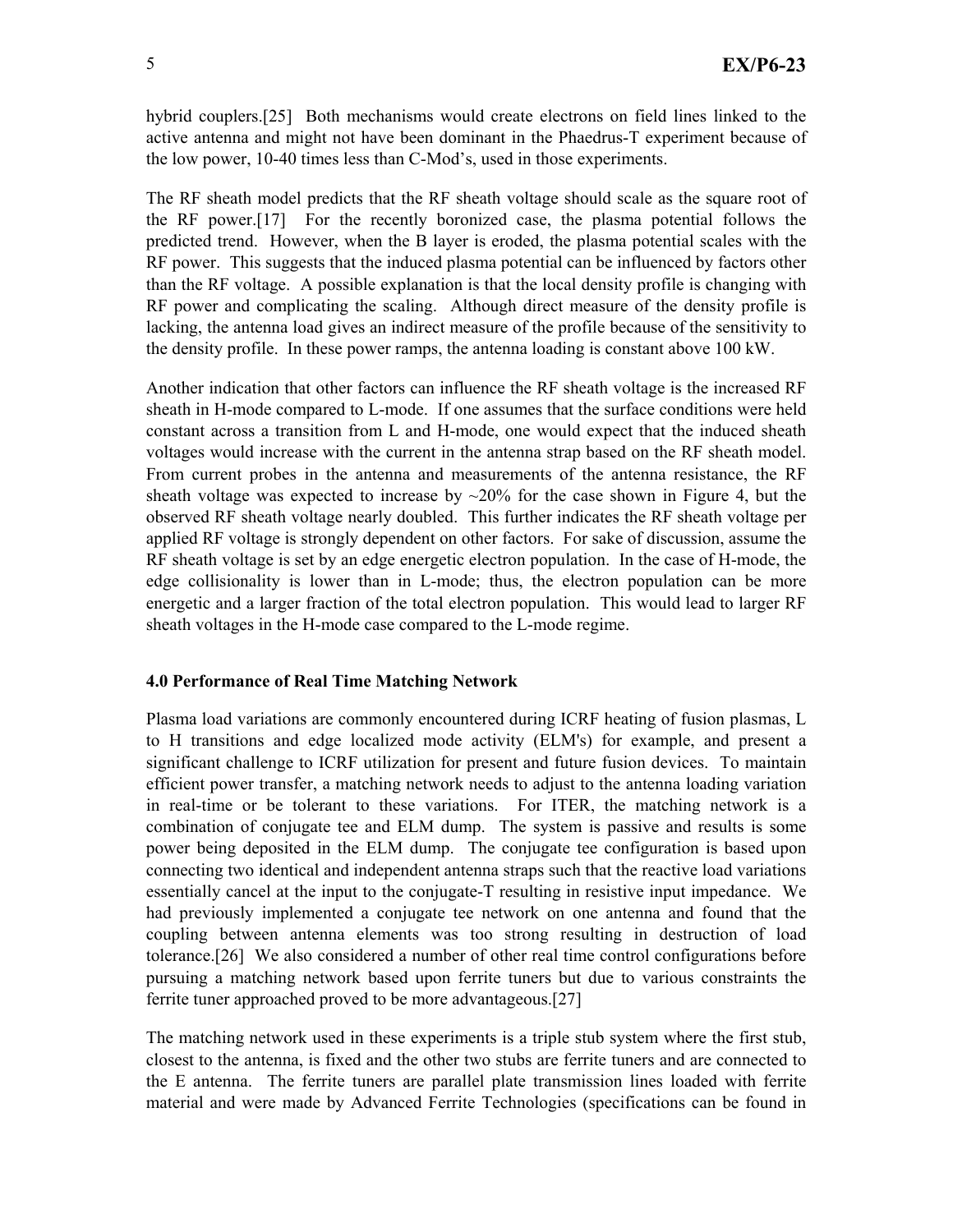

**Figure 5:** RF pulse into plasma with a Figure 6: As a result of higher loading, high maximum injected power of 1.85 MW and power pulses of 1.6 MW with lower maximum voltage of 37 kV were obtained maximum voltage were obtained. for short pulses.

Ref. [28]). To minimize losses, the ferrite tiles are magnetized by a permanent field  $\sim 0.016$ T. For ferrite material near magnetic saturation  $(M_0)$ , its permeability,  $\mu$ , varies approximately as  $M<sub>0</sub>/H$ , where H is the strength of applied magnetic field. To change the effective electrical length of the tuner, the bias field can be increased or decreased by a second magnet to modify the effective permeability of the ferrite material. For example, decreasing the bias magnetic field will increase the effective  $\mu$  and increase the electrical length of the tuner. The requirement of low loss (i.e., adequate biasing field) sets an upper limit of  $\mu$  that a system can change. Each tuner has an electromagnet (24 turns each) above and below the ferrite tiles to generate a bucking field, approximately perpendicular to the ferrite material. The power supply can provide current ranging from -150 A to 150 A where the resulting bucking field is approximately +90 Gauss to -90 Gauss. The electrical length is  $\sim$ 36 cm ( $\sim$ 0.1 $\lambda$ ) at 80 MHz. The power supply limits the coil current slew rate to 75 A/ms, corresponding to  $\sim$ 9 cm/ms, and full range to be covered in 4 ms.

Real time matching is achieved by controlling the tuner electrical length, via the current in the electromagnet, in feedback. Directional couplers measure the forward power, reflected power, and phase at four different locations in the transmission line. These signals are used to calculate the local complex voltage reflection coefficient  $\Gamma$  and using a model of the network to calculate the required stub lengths to obtain perfect match. The total computation time is 200 µs and more detailed description of the control system can be found in Ref. [29].

Although a triple-stub configuration can match to any antenna loading in principle, the Alcator C-Mod system is designed to cover a range of the antenna loading corresponding to most of the observed C-Mod L and H-mode antenna loading. The principle characteristics we sought to evaluate are the voltage and power handling, system time response, and losses.

Since the system is a prototype, we sought to characterize the voltage and power limits. Using H-mode and L-mode discharges, we demonstrated the first successful implementation at high power (1.85 MW coupled) into H-mode and low VSWR maintenance over a wide range of plasma conditions. An example is shown in Figure 5 and a 1 second, 1.6 MW RF pulse is shown in Figure 6. The pulse length and power limits appear to be at least as long as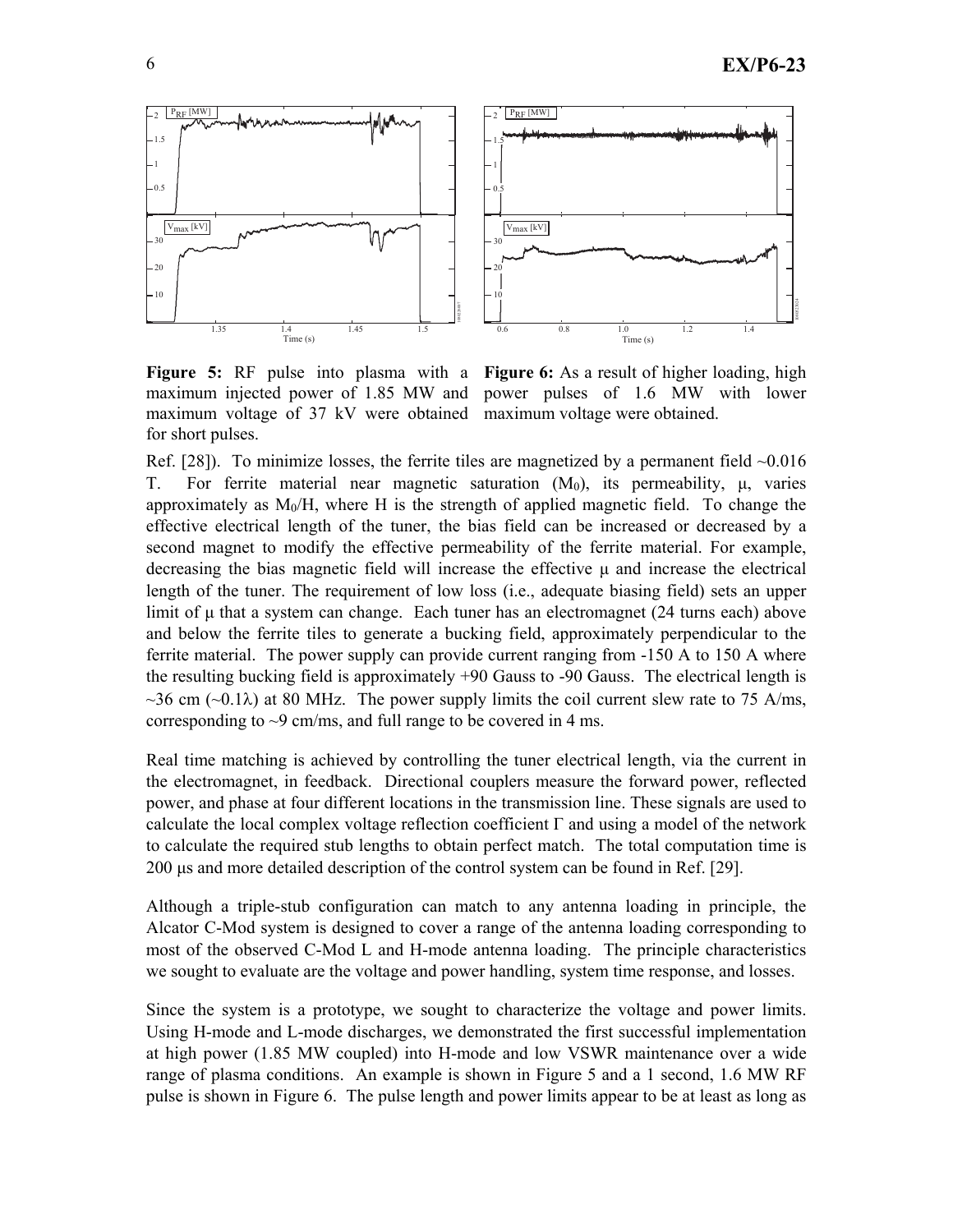the typical C-Mod plasma discharge duration  $(-1.5 \text{ s current flat top})$ . The maximum voltage achieved in the unmatched section of the matching network reached 37 kV. We found that one of the tuners had a lower maximum voltage by  $\sim$ 25% lower than other and was arcing near the transition from coax to parallel plate transmission line.

In Figure 7, the plasma has an L to H-mode transition at 0.65 sec and evolves over the course of the discharge. The antenna loading also evolves and the matching network follows these load changes well as evident by the less than 10 kW out of 1 MW reflected. The coil currents on the tuners are shown in third panel. At the L-H transition, the reflected power rose because of the sudden loading change, but the feedback system was able to reduce it to below 1% in less than 600 µs, and the reflected power only rose to a maximum at 40 kW (4%) at the transition. If the tuner currents were fixed, the reflected power would have reached approximately 150 kW. The FFT system has been demonstrated to maintain the matching in almost all plasmas in C-Mod (Ip from 0.4 to 1.2 MA and line-averaged density from 0.5 to  $3x10^{20}$  m<sup>-3</sup>), including the special cases such as during the current ramp-up and deuterium pellet injection.

The speed of this FFT system is not optimal for plasmas with ELMs, but limits the matching excursion associated with the ELM. A typical ELM on C-Mod plasmas has rise time about  $\sim 50{\text -}100$  µs, while the



**Figure 7:** Example discharge showing the matching network maintaining low reflected power despite significant load variations. The first panel shows the antenna loading and  $D\alpha$  signal. The second panel shows the forward and reflected RF power and the third panel shows the coil currents.



**Figure 8:** Time response of the matching network is sufficient to limit the reflected power during an ELM but not match it throughout the event.

FFT system adjusts its matching once per computation iteration (200 µs). In Figure 8, the antenna loading response for large ELMs is shown where the ELM is apparent in the fast rise and decay in the  $D_{\alpha}$  signal and the antenna loading. The power reflection rises to about 10% to 15% but is restored to  $\leq 1\%$  in  $\sim 400$  us where this response is largely set by the computation time. It is unclear at this time whether the ferrite material itself can be fast enough to respond the rise of ELMs.

A principle concern regarding ferrite tuners is excessive power dissipation. Two loss mechanisms are of particular interest, so-called "dynamic loss" and "high loss effect."[30] Dynamic loss occurs when the magnetization is low that occur at low values of bias field and